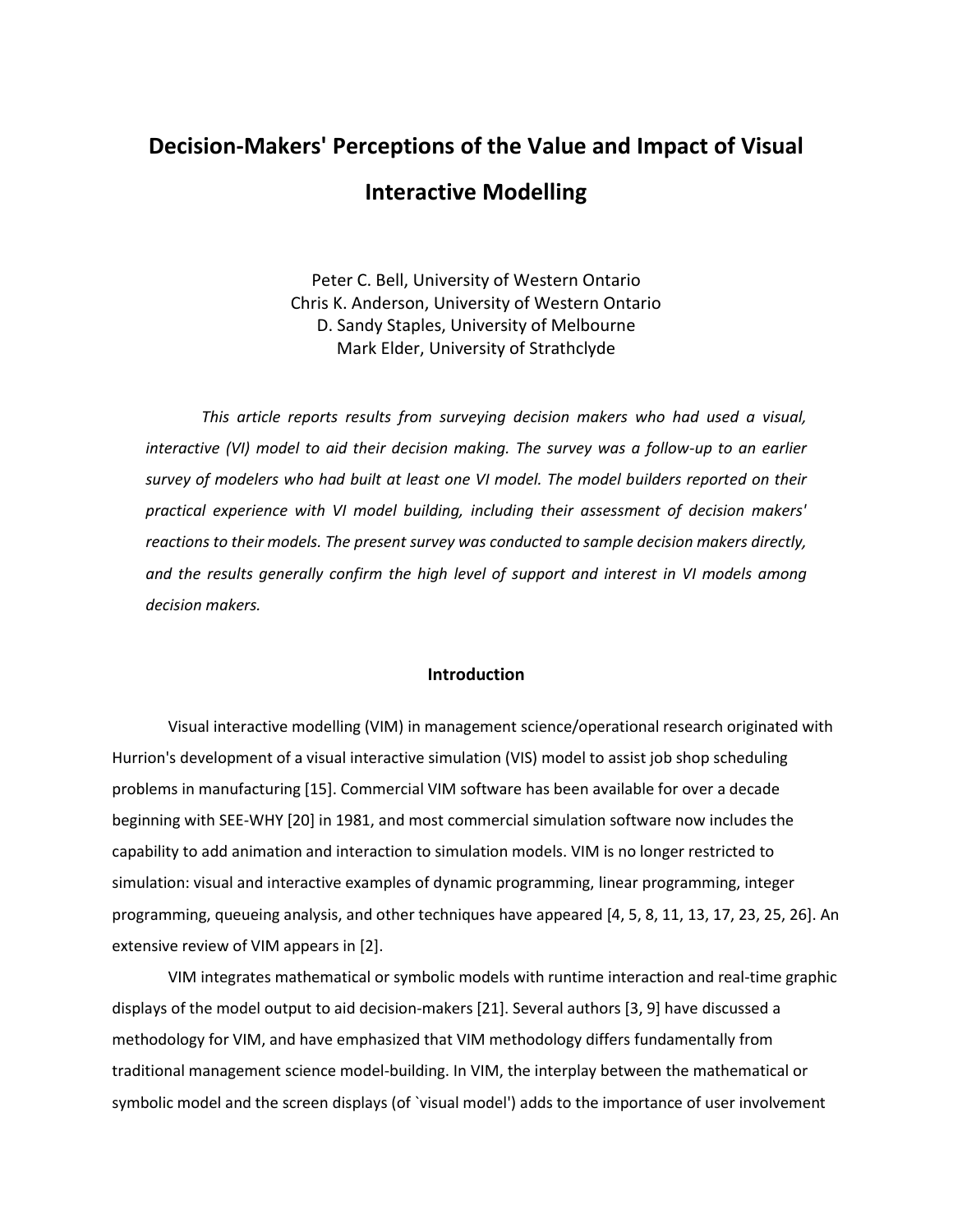in all stages of model development. Several common VIM methodologies [3, 4, 10, 19, 22] have much in common with the iterative design, or `prototyping', approach in which a test-evaluate- improve cycle is repeated until the user's and model builder's understanding of the problem, the visual model, the mathematical or symbolic model which drives the screen images, and the solution, converge [10].

Some of the many claims regarding VIM effectiveness that appear in the literature include:

- Industry adoption of VIM has been managerially driven [1, 21].
- The visual display and interactive abilities of visual interactive (VI) models are useful marketing tools for operational research [14, 19, 25].
- Managers find the major benefits of VIM to be in model validation which leads to increased confidence [1, 4, 6, 12, 16], in group decision making [18], and in incorporating qualitative dimensions into quantitative models [1].
- An effective VI model assists users in learning about the problems being modelled [7].
- Managers who use VIM get more involved in model building and model use [4, 11].
- VIM techniques have improved communications, understanding and insights between the model user and model builder [19].
- The time and effort required to solve a problem is increased (decreased) by the use of VIM [21, 24].

These claims are supported primarily by anecdotal evidence or case studies; however, in 1987 Kirkpatrick and Bell [21] carried out a more systematic study by surveying VI model builders. Their study found sup- port for virtually all of the claims listed above, and also helped to clarify the reasons for the conflicting claims regarding the time needed to solve a problem using VIM. The survey data suggested that experienced VI model builders took less time to solve a typical problem using VIM, while novice VI modelers took more time as a result of the set up cost and time associated with learning the new technique.

Kirkpatrick and Bell's survey [21] gathered the views of VI model builders, and included many questions where the model builder was asked to provide the perspective of the manager/enduser/decision maker. Since model builders expressed the view that management was very positive about VIM, it appeared logical to attempt to survey managers to obtain their views directly.

The objective of the current study, therefore, was to investigate what the end-user of VIM (i.e., the decision-maker) thought about the impact of VIM use on their decision making. Issues investigated include: the types of problems where VIM was used; the influences on the decision to use VIM; the impact of VIM on decision making; and the perceived advantages and disadvantages of VIM to decision-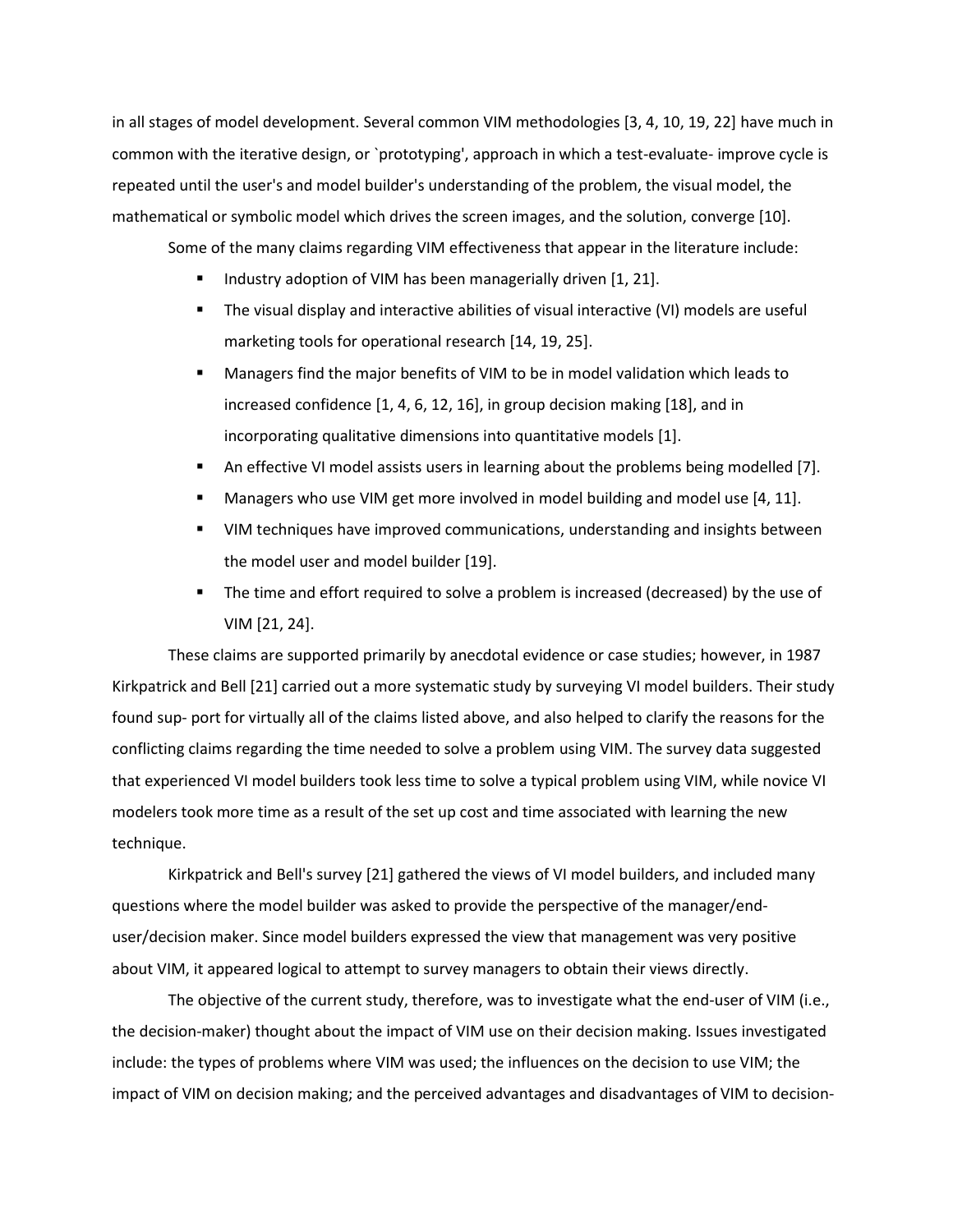makers. After describing the methodology used for this study, the findings will be discussed and, where appropriate, compared with the views of VI model builders reported earlier [21]. Finally, some conclusions will be offered.

# **Methodology**

## *Survey*

A nine-page questionnaire, consisting of both open- ended and Likert scale questions, was developed to probe decision-makers' views of VIM. Identifying a sample of potential respondents proved to be extremely difficult. We tried three methods to reach decision-makers who had actually used VIM for problem solving. First, we mailed questionnaires to all VIM users known to us. Second, we reviewed recent issues of the more application-oriented operational research journals (i.e., Interfaces, European Journal of Operational Research, Journal of the Operational Research Society) for articles describing VIM applications. We mailed questionnaires to the authors of relevant articles requesting them to complete the questionnaire if they were the decision-maker or, if not, to forward the questionnaire to the decision-maker who used VIM as described in the article.

Our third approach to reach decision-makers who had used VIM was to go through software houses that supplied VIM software. We contacted software houses in North America and the United Kingdom that sold VIM packages and requested that they assist us by distributing our questionnaires to their clients. Since their client contacts were usually builders of VI models rather than end-users, we included a request to the model builder to forward the survey onto their client -the decision-maker/enduser. Going through two parties to reach the target respondent greatly increased the probability of nonresponse, and made it impossible for us to know how many end-users actually received our questionnaire. We did send reminder notices but, again, these had to be sent through the software houses and the client model builder. After many months of effort and sending out some three hundred questionnaires, our efforts yielded only 34 usable responses.

The responses are analyzed in a largely descriptive fashion. Where the questions are comparable, unpaired t-tests are used to determine if there are statistically significant differences between the model builders' responses and the decision-makers' responses. In addition, Mann-Whitney U tests are carried out to test for significant differences between the responses of self- declared managers/decision makers and the other respondents in this study. Only four cases were found where there were statistically significant differences in the answers between the two groups of potential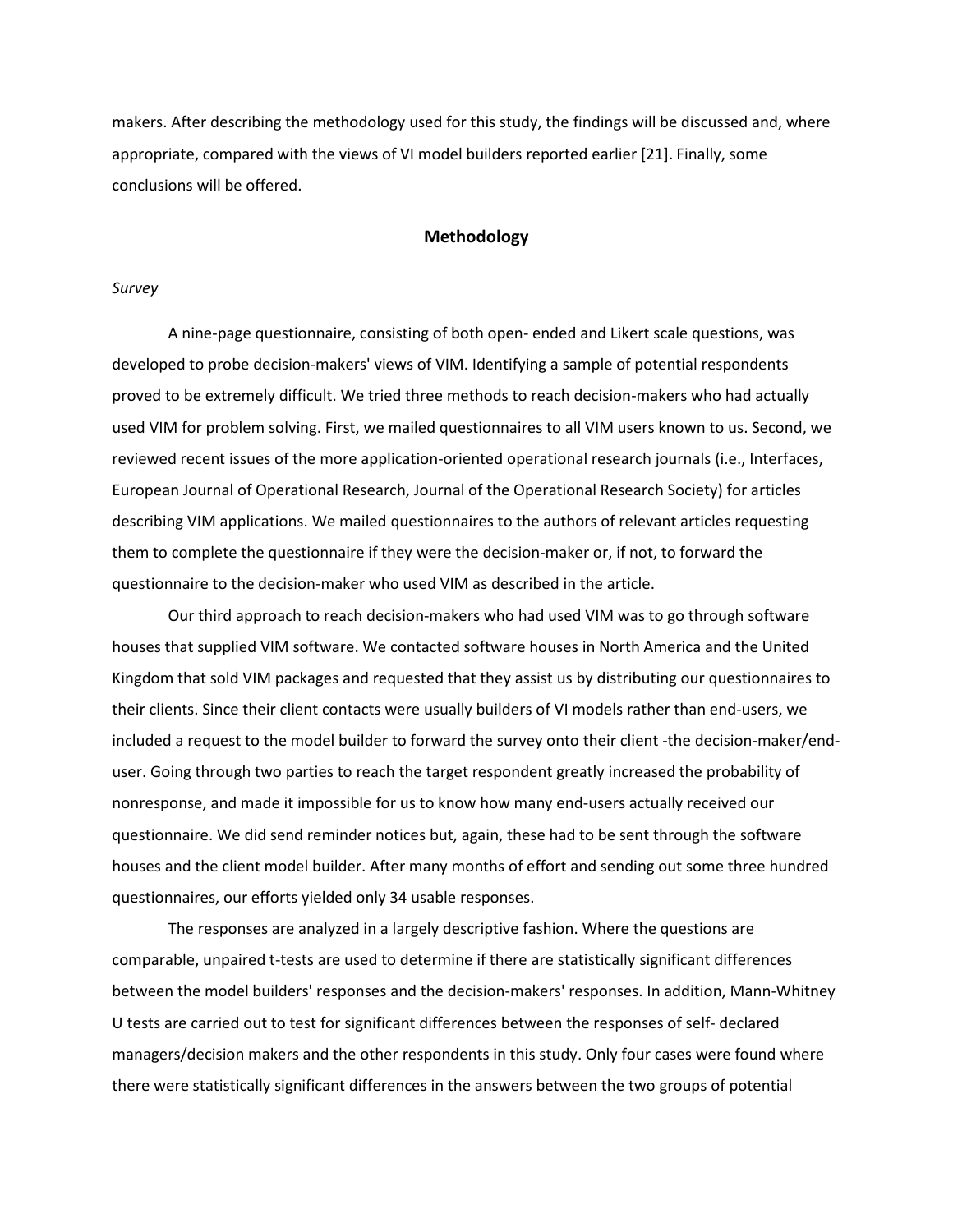decision makers and these are described in the results section below. The similarity in the responses helps build confidence that we reached a population with similar views towards VIM.

### *Interviews*

In an effort to complement the quantitative data gathered via the survey, telephone interviews were con- ducted with individual decision makers who were using VIM. The interviews focused upon known decision-makers and managers in an effort to address uncertainty in the managerial status of some of the survey respondents. Potential interviewees were initially approached through contacts made at the 1997 Spring INFORMS conference in San Diego. Respondents were identified through attendance at conference presentations where potential interviewees were identified as well as individuals who may have had contact with decision makers using VIM. This selection process is expected to yield a sample biased towards individuals with positive experiences using VIM.

In the interviews a series of questions were asked in an attempt to determine the impact and usefulness of VIM on decision-making by these individuals. Each interview was approximately 10 minutes in duration. Questions focused initially on company background and operations and led into exposure and use of VIM. The nature of the questions was such that respondents were encouraged to provide open-ended opinions on the usefulness of VIM, and of its advantages or disadvantages.

## **Survey Results**

## *Characteristics of the Respondents*

The majority of the respondents worked for organizations in the manufacturing sector (23 respondents -67%) which manufactured a wide range of products including: furniture, food products, glass, heavy and electrical equipment, agrochemicals, electronics, fabrics, building products, wood, automotive and steel. Heavy and electrical equipment (4 respondents), auto- motive (3), and steel (3) manufacturing firms were the most numerous. The remaining 11 respondents (33%) worked in service industries including the financial, utilities, airlines, and transportation industries. The responses suggest that VIM has achieved broad use across many industries.

Respondents were asked to indicate their functional areas and their job titles. Twelve (36%) of the respondents worked in a production/operations function, eleven (33%) in engineering, six (18%) in research and development, and two (6%) worked in a consulting function. One respondent each worked in computer services and on a cross-functional team, while one respondent chose not to answer this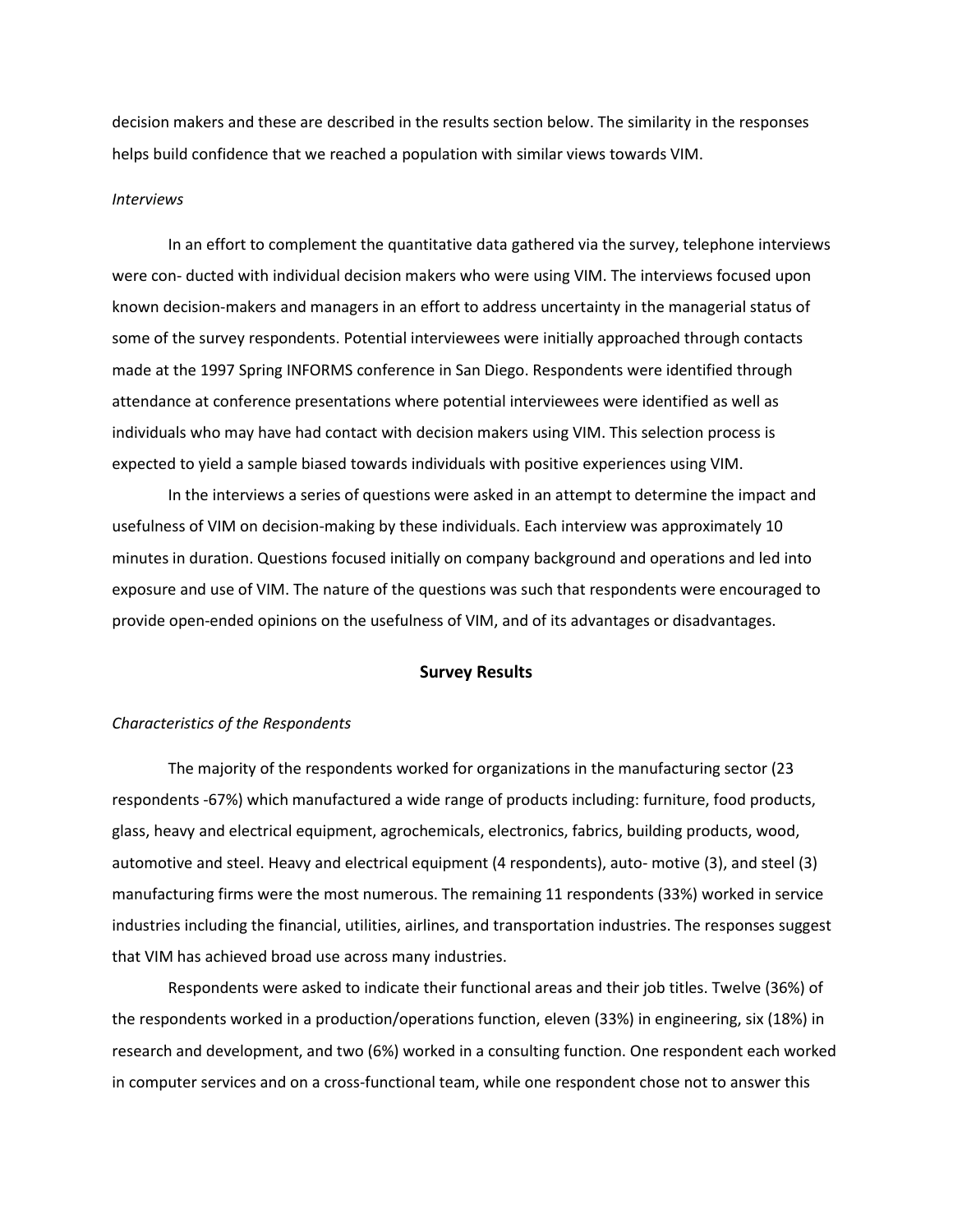question. The job titles were grouped into five types: operational researcher/systems analyst (11 respondents - 33%); engineer (10 respondents - 30%); manager (6 respondents - 18%); coordinator (3 respondents Ð 9%); and consultant (3 respondents - 9%). In order to investigate differences between those respondents who clearly appeared to be decision-makers and those that may not be, the responses of the managers and coordinators were grouped together and compared to all the other responses.

It was disappointing how few respondents actually held line management positions but we recognize that this was the most difficult group of respondents to reach: we are reluctant to conclude that these small numbers imply that few line managers use VIM.

The respondents' experience with VIM varied. Ten (29%) of the respondents had been aware of VIM capability in their organization for a year or less, thirteen (38%) had known about VIM between one and three years, and eleven (33%) had known about VIM for more than three years. Sixteen (47%) of the respondents had used only one VI model. Fifteen (44%) had used two to five VI models, while three (9%) respondents had used more than five.

The awareness of VIM responses of the managers and coordinators were significantly different from those of the rest of the respondents ( $U=$  53; p = 0.026). The managers and coordinators were aware of VIM 17 months on average while the rest of the respondents had known about VIM an average of 39 months.

## *Types of Problems Addressed with VIM*

Respondents were given a list of seven task descriptions and asked to rank those that applied to their most recent VIM application. Many respondents chose more than one description (see Table 1). Resource allocation and operational control were among the most frequently mentioned and ranked as first for approximately one-third of the respondents who selected that task. Capital investment and operational control were the most common tasks addressed by VIM in the study of model builders [21].

Respondents were also asked to describe the task in more detail via an open-ended question. These responses were grouped into five categories. A strong majority of respondents were using VIM for production planning/scheduling (22 respondents, 67%). Five respondents (15%) used VIM for personnel planning/scheduling. Three (9%) used VIM for resource al- location. Two (6%) used VIM for logistical planning and one (3%) for risk analysis. The study of VI model builders [21] found that the design of manufacturing systems was the most common task where VIM was used.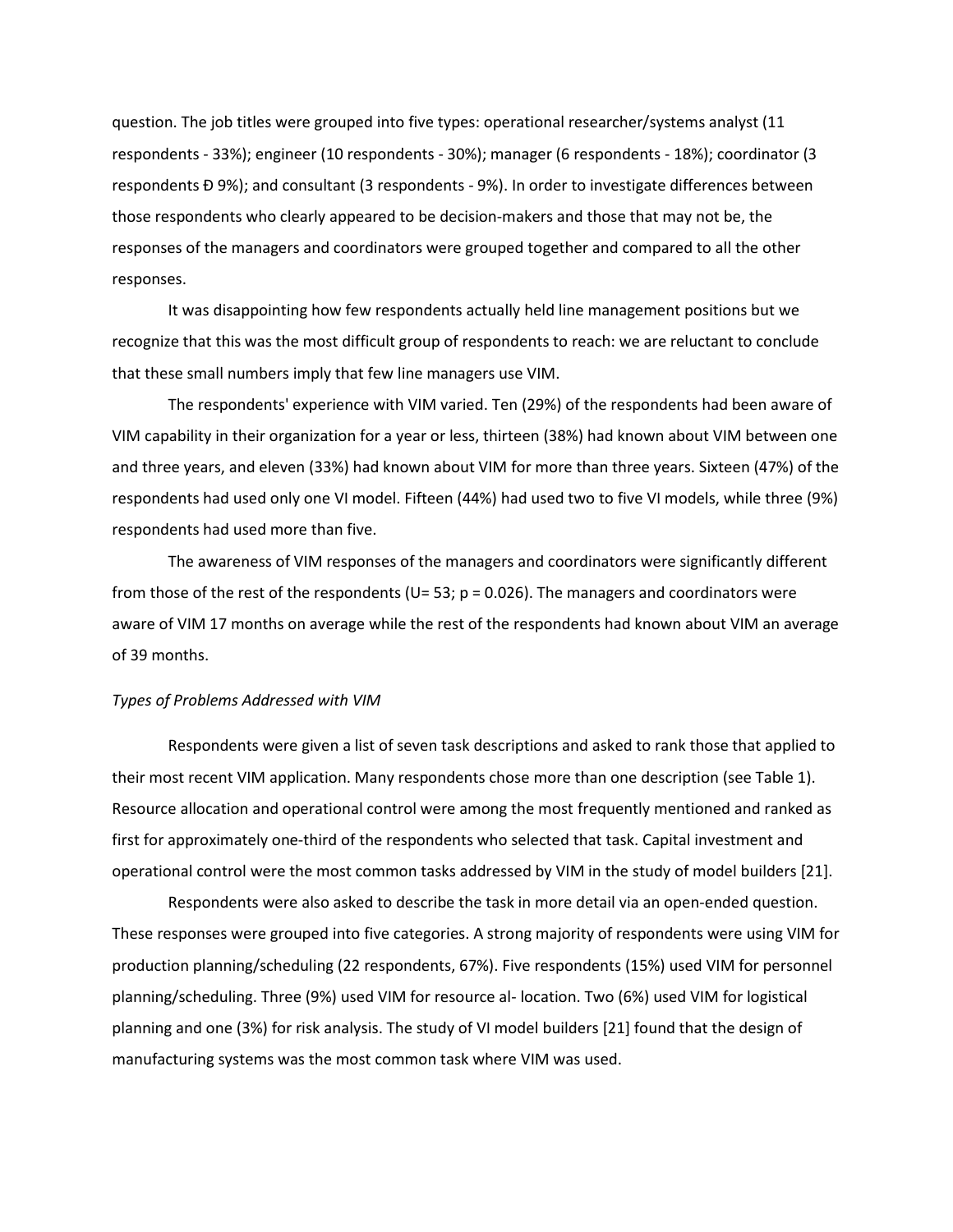Table 1

We provided five statements that are commonly used to describe why VIM is used. The statements were obtained by searching the literature and correspond to statements used earlier [21]. Respondents were asked to rate the applicability of each statement to their last VIM project (from 1, `strongly disagree', to 5, `strongly agree'), and to rank the three dimensions that most influenced their decisions for using VIM. Their responses are summarized in Table 2.

Respondents agreed most strongly with the statements regarding the inability to measure some import- ant dimensions using a meaningful numerical scale and that the decision rules were not static. System complexity was the most frequently cited reason for using VIM, by a fairly large margin. This is consistent with the model builders' views [21]. Having nonstatic decision rules, and trying to find a balance between different objectives were also frequently mentioned as influencing the choice to use VIM.

The two statements where there were significant differences between decision-makers' and model- builders' suggest that model-builders recognize multi dimensionality to a significantly greater extent, while the reverse is true for measurement issues: decision- makers were not as convinced as model-builders that important dimensions of their problems could be meaningfully quantified.

| <b>Task description</b>        | Ranked as<br>1st $(\% )$ | Ranked as<br>2nd $(\% )$ | Ranked as 3rd<br>or lower $(\% )$ | Number of respondents<br>who selected that type<br>of task $(n = 34)$ |
|--------------------------------|--------------------------|--------------------------|-----------------------------------|-----------------------------------------------------------------------|
| Long term planning             | 22                       | 30                       | 48                                | 23                                                                    |
| Resource allocation            | 36                       | 32                       | 32                                | 22                                                                    |
| Operational control            | 38                       | 24                       | 38                                | 21                                                                    |
| Short term facilities planning | 20                       | 25                       | 55                                | 20                                                                    |
| Capital investment decisions   | 38                       | 19                       | 43                                | 16                                                                    |
| <b>Budgeting</b>               | 13                       | 38                       | 49                                | 8                                                                     |
| Other                          | 50                       |                          | 50                                |                                                                       |

From a list of seven task descriptions, respondents ranked those tasks that were part of their most recent VIM application

## *Influence of VIM on the Time Taken for the Decision Process*

Respondents were asked to estimate whether the time taken for the entire process (from problem description through to implementation) differed as compared to the time that would have been expected if another technique had been used. If the respondents said the time was longer or shorter, they were asked to provide an estimate of the number of weeks it was longer or shorter. The responses are provided in Table 3.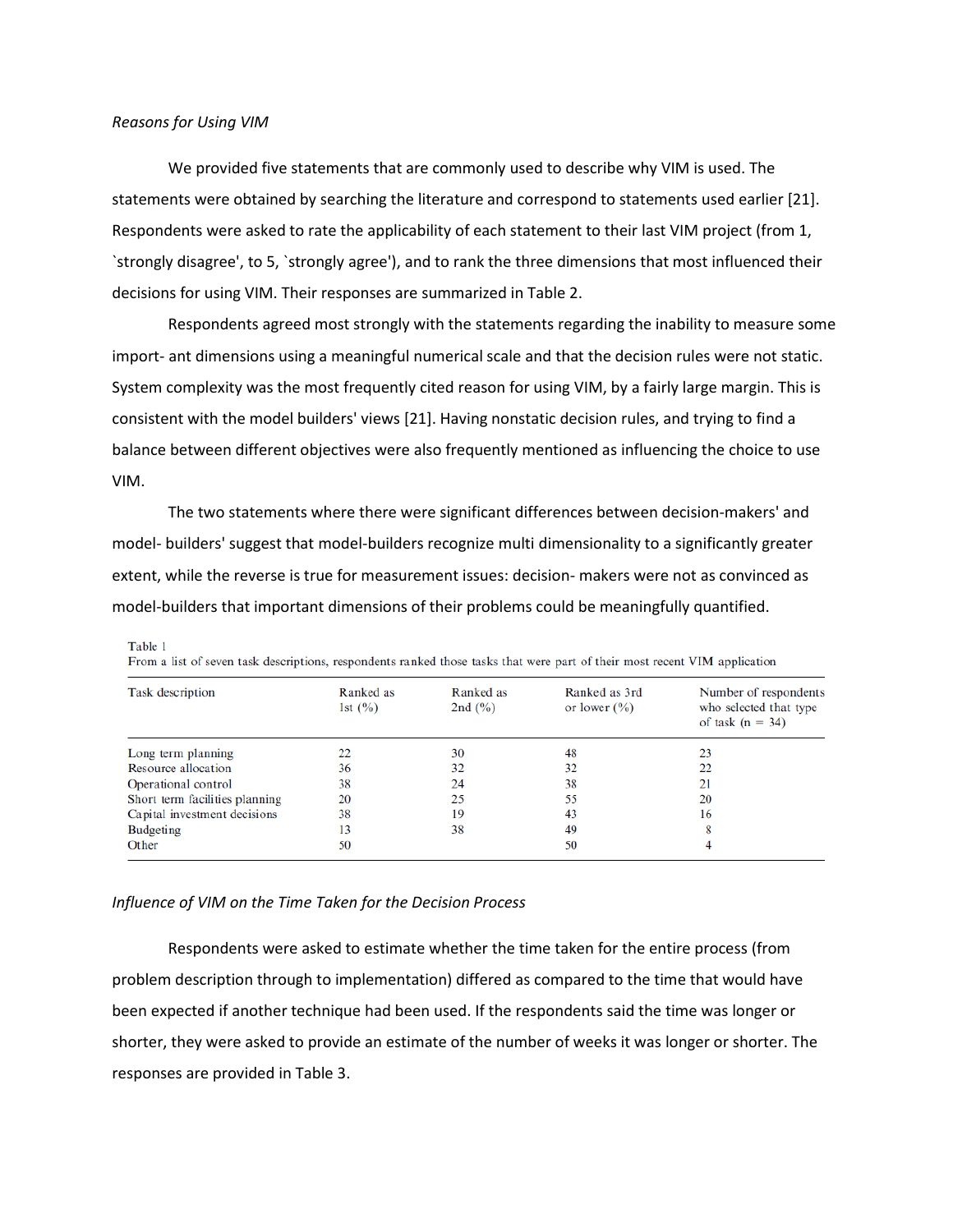The view of the decision-makers regarding the impact of using VIM on the time taken for problem solving is more bullish than that of the model builders: 46% of the decision-makers feel that the process was shorter versus 27% of the model builders. However, even though fewer decision-makers thought it took longer, those who did, felt it took an average of several weeks longer than that estimated by the model builders (an average 12 weeks longer estimated by decision- makers versus an average 4.2 weeks estimated by model builders).

Respondents were asked again later in the survey to indicate if more or less time was spent on problem solving when VIM was used. Eighteen (53%) indicated it took less time; six (18%) indicated VIM use took the same amount of time; and ten (29%) respondents indicated it took more time. These results are generally consistent with the earlier responses, discussed above.

Respondents were then asked to identify the stages of the problem-solving process where more or less time was spent (see Table 4). The majority of the respondents (66%) felt that the same amount of time was spent in problem definition, but that more time (53% of the respondents indicated this) was spent in model development. Approximately the same number of respondents chose less time or more time for the model validation and analysis stages.

Forty-one percent of the respondents indicated that VIM use resulted in `implementation' taking less time. Only 6% indicated that `implementation' took more time (53% said it took the same time). Respondents were asked ``Does it seem that the implementation of your decisions is easier when a VIM is used?'' Thirty- one (94%) answered yes to this question while only two respondents (6%) answered negatively. A similar question was asked of model builders [21] except the word `decisions' was replaced by `recommendations'. Twenty-one (70%) model builders felt that the use of VIM did make implementation of their recommendations easier.

## *Interactions between Model Builders and Decision-Makers*

Respondents were asked when model builders interacted with them (i.e., during the initial problem or system development, during the VI model development, or not at all). Ninety-three percent (25 respondents) of the decision-makers stated that the model builder consulted with them during initial problem or system development and/or during VI model development. This is consistent with the results from model builders [21]. Ninety-seven percent of the model builders said they consulted with the users either during the initial problem or system development and/ or during model development.

A series of questions was asked aimed at identifying the perceived benefits of the interaction between the user and model builder (see Table 5). A large majority of the decision-makers felt that the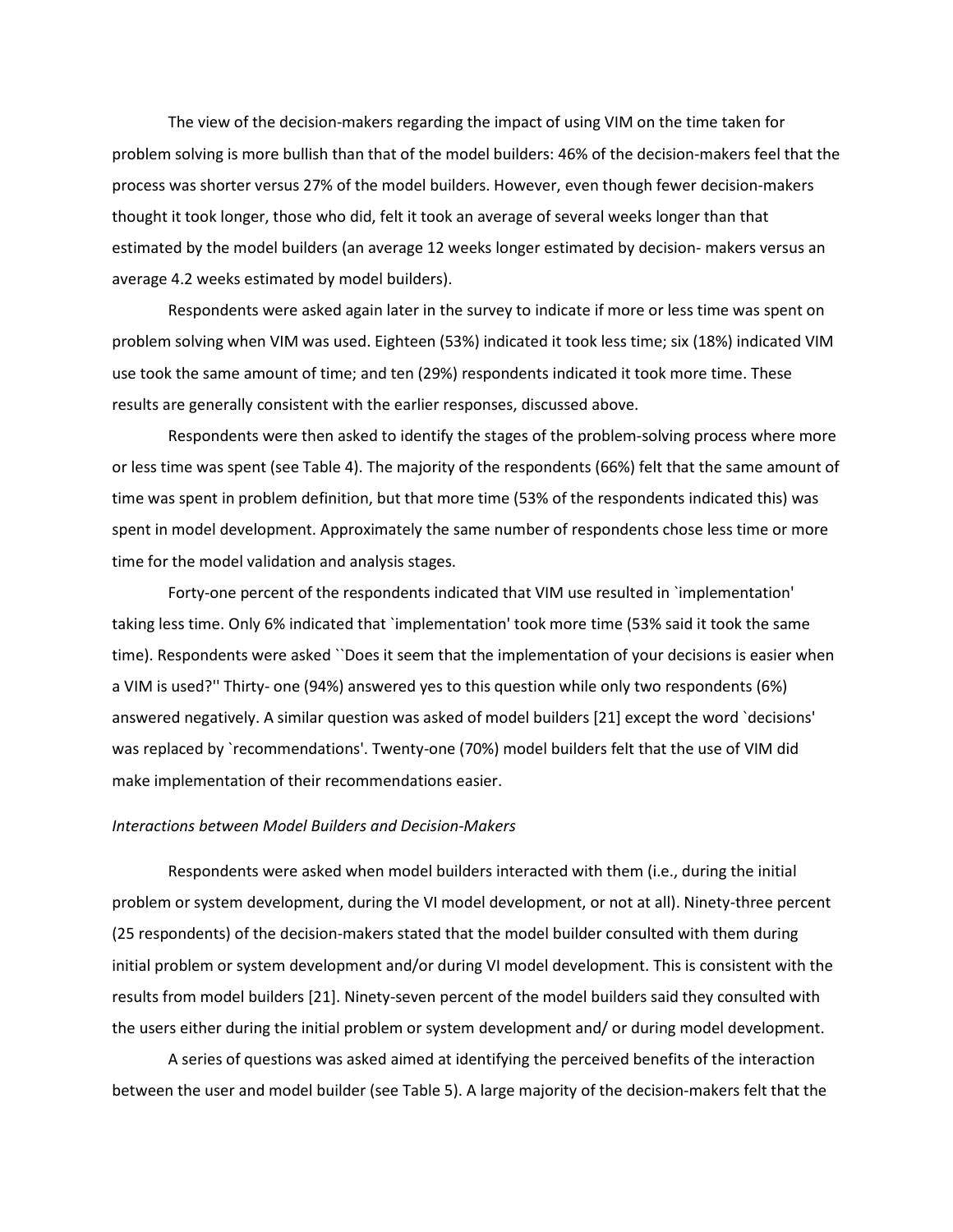interaction helped the modeler understand the system being modelled better (21%) or a great deal better (76%), and understand the problem better (31%) or a great deal better (59%). All decision-makers felt that the interaction resulted in a VIM that was better (24%) or a great deal better (76%) for the decision-maker. These results are largely consistent with the model builders' views although the decision-makers were the more positive.

Respondents were asked to indicate those components of the VI model where their input during system development had the greatest impact (see Table 6). With the exception of `statistical results', a majority of the respondents felt that their input had had a major impact. `Other' components listed (Table 6) included reports, data collection, databases, and knowledge of tasks. The managers' and coordinators' perceived impact of their input on the logic of the model was significantly less than the rest of the respondents' perceived impact (U =35; p= 0.005).

Table 2

Five situation descriptions were rated by respondents as applicable to their last VIM project and ranked according to their influence on the decision to use VIM

| Statements from questionnaire                                                                                                      | Rating score                            |                                                                             | Influence on choice of VIM use (frequency) |                          |                         |
|------------------------------------------------------------------------------------------------------------------------------------|-----------------------------------------|-----------------------------------------------------------------------------|--------------------------------------------|--------------------------|-------------------------|
|                                                                                                                                    | mean: S.D. high<br>$values = agreement$ | <i>t</i> -test for response of<br>VIM end-users versus<br>VI model builders | most influence $(\% )$                     | second influence $(\% )$ | third influence $(\% )$ |
| The problem involved a large number of dimensions,<br>making it more a model of a system than a model to solve<br>a simple problem | 3.13; 1.50 (4.28; 0.92)                 | $4.00^{\circ}$                                                              | 64 (58)                                    | 36(24)                   | 0(18)                   |
| The decision rules are not static                                                                                                  | 4.24; 0.79 (3.97; 0.87)                 | 1.35                                                                        | 22(11)                                     | 30(33)                   | 48 (56)                 |
| The problem entailed finding a best balance between<br>different objectives                                                        | 3.85: 1.20 (4.08: 0.70)                 | 1.00                                                                        | 17(18)                                     | 39(36)                   | 44 (46)                 |
| Some important dimensions of the problem could not be<br>measured using a meaningful numerical scale                               | $4.63: 0.66$ $(3.41: 1.19)$             | $5.17^*$                                                                    | 46 (53)                                    | 8(7)                     | 46 (40)                 |
| A group would be responsible for choosing the solution                                                                             | $3.75$ ; 1.11 $(3.87; 0.83)$            | 0.53                                                                        | 0(6)                                       | 57(63)                   | 43 (31)                 |

 $p < 0.05$ . Values in parentheses are from the survey of model builders [21].

## *The Influence of VIM on the Decision Made*

Respondents were asked if they thought a different solution was arrived at because VIM was the method used for analysis. Sixty-two percent (21 respondents) of the decision-makers replied in the affirmative. This is consistent with [21] in which 65% of model builders agreed that a different solution was arrived at due to the use of VIM.

Respondents were also asked if they thought a different definition of the problem or system emerged during VIM development. Fifty-three percent (18) of the decision-makers thought that a different definition of the problem did emerge during VIM development which is, again, fairly consistent with the study of model builders (62% agreed with the same question [21]).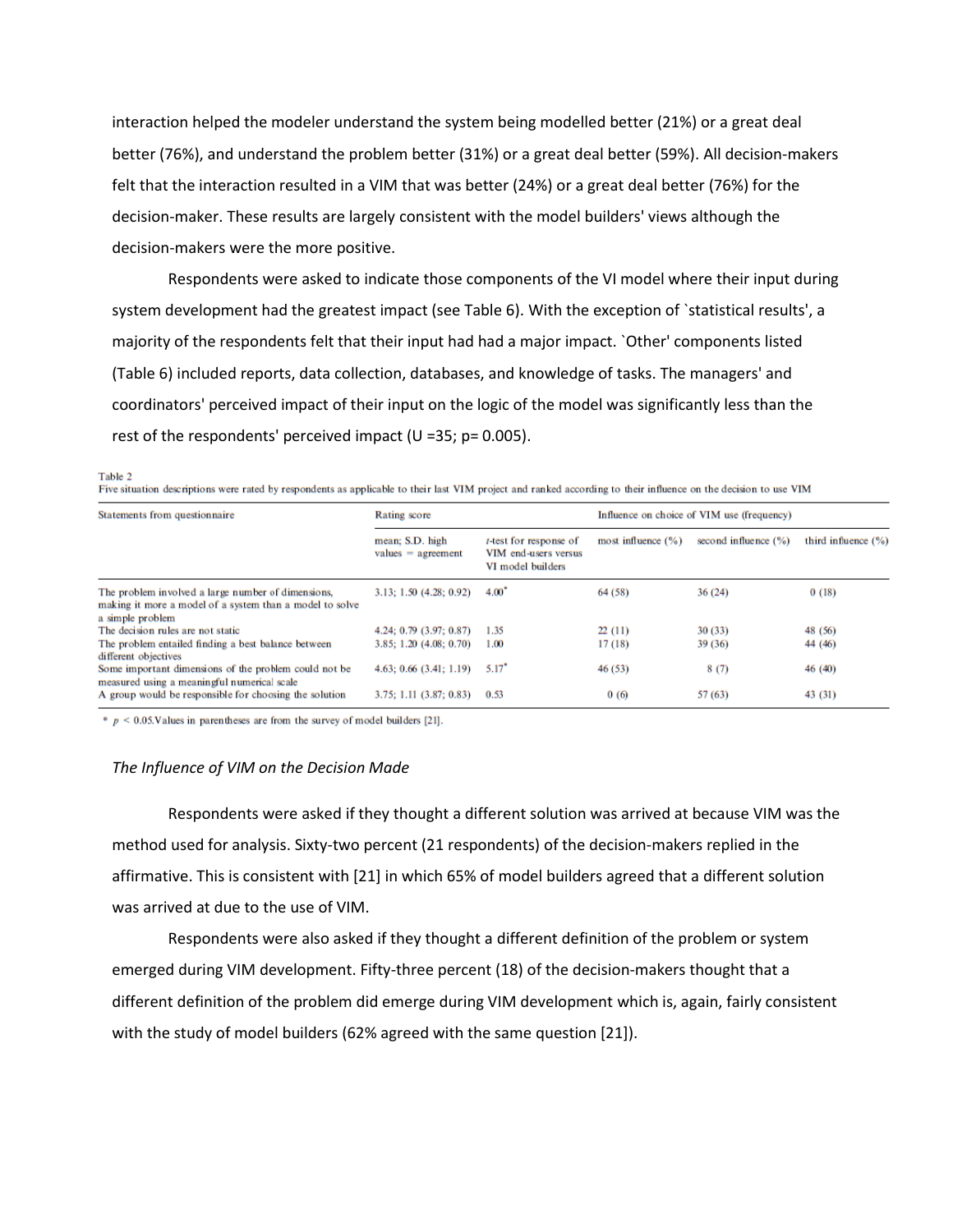Respondents were asked to estimate how they spent their time using the VI model, which was divided into five activities, including an open-ended `other' category (Table 7). Entering data was reported to take the most time followed by waiting for answers. The tasks listed under `other' included: reviewing input data and rules; changing the design; interpreting output from model; printer and further processing results; viewing/analyzing final results; testing `what if' scenarios; manipulating jobs on a planning board; and iteration with customers and subsequent amendment of models. The managers' and coordinators' spent significantly less time watching animations than the rest of the respondents (U  $=42$ ;  $p = 0.007$ ).

#### Table 3

Time taken for problem solving with VIM versus some other technique

|                                              | Shorter            | Same   | Longer                |
|----------------------------------------------|--------------------|--------|-----------------------|
| Frequency chosen                             | 13 $(46%)$         | 5(18%) | 10(36%)               |
|                                              | 10(27%)            | 9(24%) | $18(49\%)$            |
| Mean response; standard deviation (in weeks) | 9.8; 9.9(6.4; 7.1) |        | 12.0; 15.4 (4.2; 7.4) |
| Range of responses                           | $<$ 5 weeks: 6     |        | $\leq$ 5 weeks: 5     |
|                                              | $5-20$ weeks: 5    |        | $5-14$ weeks: 3       |
|                                              | $20 - 30$ weeks: 2 |        | $22$ weeks: 1         |
|                                              |                    |        | 52 weeks: 1           |

Values in parentheses are from the survey of model builders [21].

#### Table 4

Respondents were asked to indicate if using VIM took more, less or the same time for five stages of problem-solving

| Problem-solving stage | Less time  | Same time | More time   |
|-----------------------|------------|-----------|-------------|
| Problem definition    | 7(22%)     | 21(66%)   | 4 $(12\%)$  |
| Model development     | 9(28%)     | 6(19%)    | 17(53%)     |
| Model validation      | 15(47%)    | 3(9%)     | $14(44\%)$  |
| Analysis              | 14(42%)    | 6(18%)    | 13 $(40\%)$ |
| Implementation        | $13(41\%)$ | 17(53%)   | 2(6%)       |

#### Table 5

The impact of builder/user interaction

| Statements from questionnaire                                                                               | No better                        | <b>Better</b>                      | A great deal better                |
|-------------------------------------------------------------------------------------------------------------|----------------------------------|------------------------------------|------------------------------------|
| Do you feel that this interaction helped<br>the model builder to understand the<br>system being modelled?   | 1 respondent; $3\%$<br>$(3:9\%)$ | 6 respondents; 21%<br>$(12; 35\%)$ | 22 respondents; 76%<br>$(19:56\%)$ |
| Do you feel that this interaction helped<br>the model builder to understand the                             | $3:10\%$ (5: 15%)                | $9:31\%$ (14: 41%)                 | 17; 59% $(15; 44\%)$               |
| problem<br>Do you feel that this interaction resulted<br>in a VIM that was better for the<br>decision-maker | $0(1; 3\%)$                      | 7: $24\%$ (15: $44\%$ )            | $22; 76\%$ (18; 53%)               |

Values in parentheses are from the survey of model builders [21].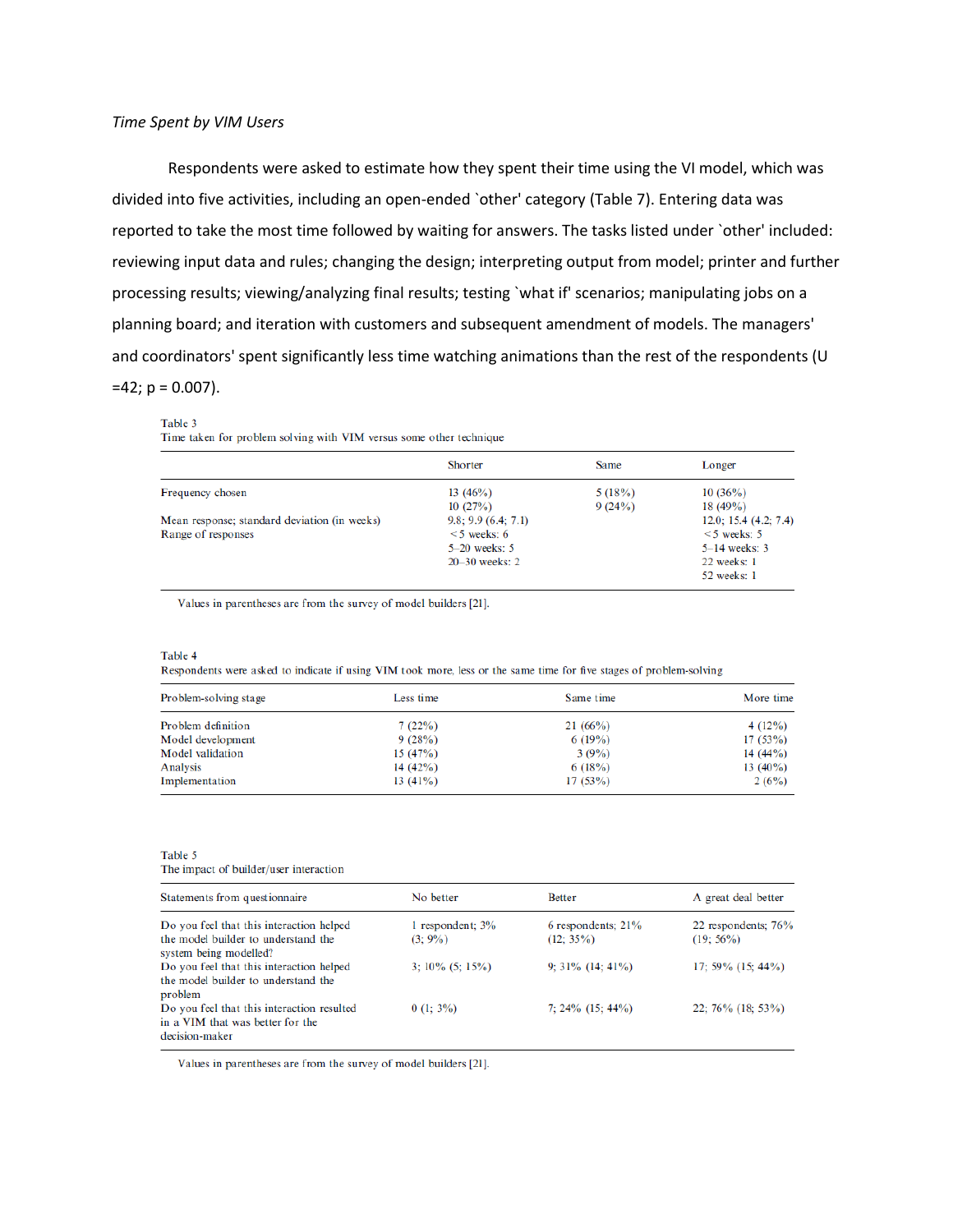Table 6 The impact of the decision-maker's input during system development

| Components of the system   | No impact              | Little or some impact  | Major impact            |
|----------------------------|------------------------|------------------------|-------------------------|
| Pictures/graphics displays | 4 respondents $(13\%)$ | 11 respondents $(35%)$ | 16 respondents $(52\%)$ |
| Interactions               | 1(3%)                  | 10(33%)                | $19(64\%)$              |
| Logic of the model         | 2(6%)                  | 9(29%)                 | 20(65%)                 |
| Statistical results        | 1(3%)                  | 15(52%)                | 13(45%)                 |
| Other                      | 1(13%)                 | 2(25%)                 | 5(62%)                  |

Table 7

How did the users spend their time using the VI model?

| How did users spend their time with the VI model | Frequency of responses in the ranges of: |            |            |                          |                                   |  |
|--------------------------------------------------|------------------------------------------|------------|------------|--------------------------|-----------------------------------|--|
|                                                  | $0\%$                                    | $1 - 25\%$ | $26 - 69%$ | $>70\%$                  | mean $(\% )$ ; standard deviation |  |
| Entering data                                    |                                          | 12         | 13         | 6                        | 33.4:26.1                         |  |
| Asking the system questions                      | 8                                        | 23         |            |                          | 13.0; 14.2                        |  |
| Waiting for answers                              |                                          | 17         | 10         | 4                        | 29.4: 27.7                        |  |
| Watching animations                              |                                          | 20         | 6          |                          | 15.7:18.2                         |  |
| Other                                            |                                          |            |            | $\overline{\phantom{a}}$ |                                   |  |

## *Benefits of VIM*

Respondents were asked in an open-end question to list the benefits of VIM. The responses were analyzed and grouped into five categories. The most frequently mentioned aspect (18 responses) was the visual/graphic display. A greater understanding of complex problems for groups, and the ability to make changes relatively fast were both mentioned seven times each. The ability to interact with the model, and the ability to ask `what if' questions were mentioned twice each.

The respondents were also asked to list the major benefits of VIM to them. In the responses (Table 8), making the decision easier to sell to others was mentioned by 29% of the decision-makers. This may be comparable to the benefit listed by 30% of the model builders that the results of the decision are clear. Increased confidence in the results was mentioned by 22% of the decision-makers and 51% of the model builders. Ease of model use and experimentation was mentioned by 20% of the decision-makers and 11% of the model builders (quick and easy experimentation).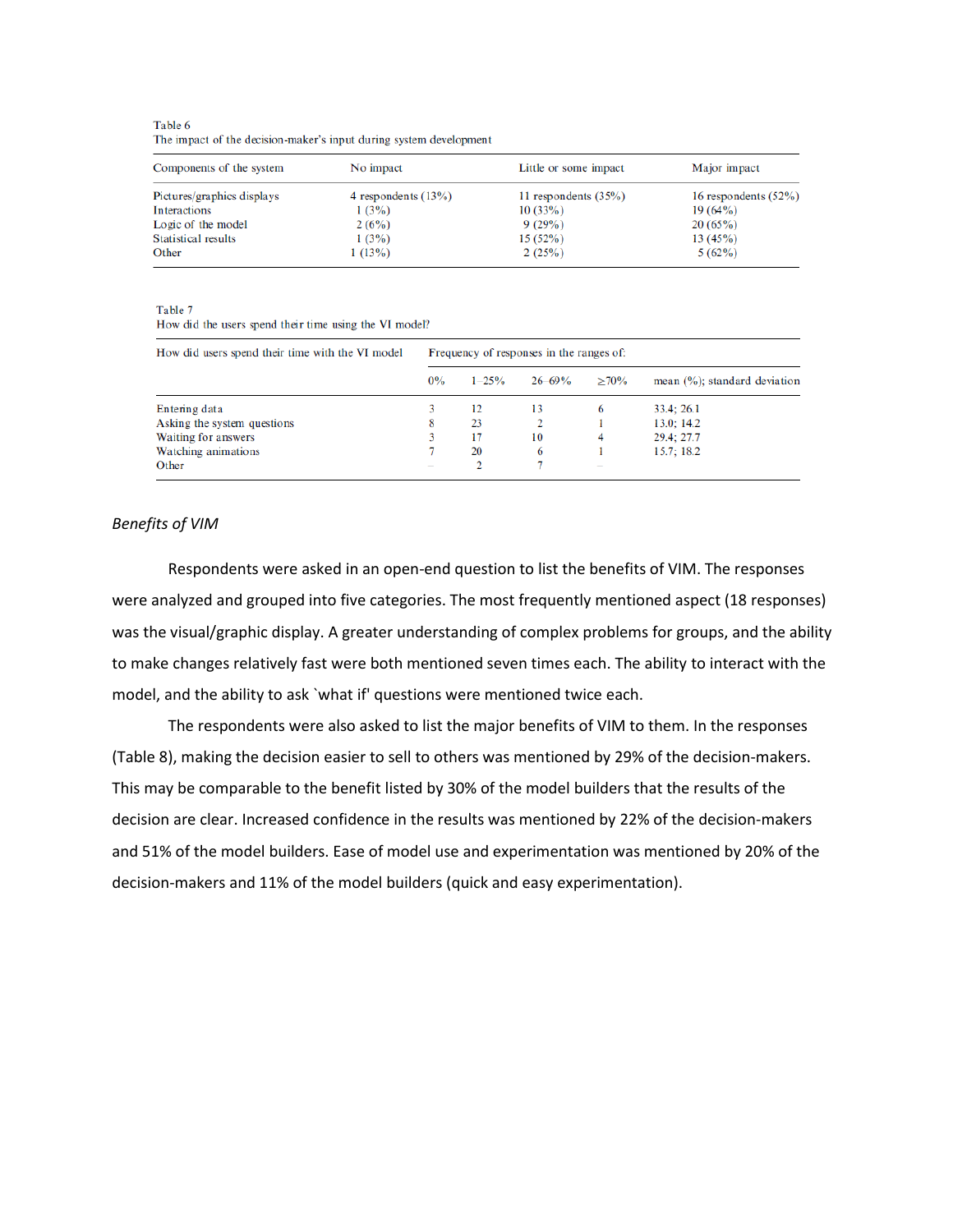Table 8 The major benefits of VIM to decision makers

|                                                                                    | Frequency  |
|------------------------------------------------------------------------------------|------------|
| Major benefits of VIM to decision-makers (responses from                           |            |
| decision-makers)                                                                   |            |
| Decision easier to sell to others                                                  | 12(29%)    |
| Increased confidence in results                                                    | 9(22%)     |
| Ease of model use and experimentation                                              | $8(20\%)$  |
| Speed of model building                                                            | 7(17%)     |
| Speed of decision-making process                                                   | 5(12%)     |
| Clearer problem definition                                                         | 3(7%)      |
| Major advantages of VIM to decision-makers (responses from<br>model builders [21]) |            |
| Increased confidence in model                                                      | $19(51\%)$ |
| Results of decisions clear                                                         | 14(38%)    |
| Helps to clarify problem                                                           | 8(22%)     |
| Quick and easy experimentation                                                     | $4(11\%)$  |
| Increased involvement in process                                                   | 3(8%)      |
| Group commitment increased                                                         | 3(8%)      |
| Increased control                                                                  | 3(8%)      |

# *Disadvantages of VIM*

Respondents were asked an open-ended question regarding what they saw as the major disadvantages of VIM. In the responses (Table 9) approximately one- third of the decision-makers listed development time and the expertise required as a disadvantage of using VIM. While model builders did not specifically mention these disadvantages, they did mention long lead times (9%), and software difficulties and restrictions (26%) as disadvantages which may be comparable to the long development time seen by the decision- makers. Fifteen percent of the decision-makers' (and 14% of the model builders') mentioned the acceptance of results without full understanding of the model or its assumptions as a disadvantage of VIM. A similar issue, getting out of touch with assumptions, was also mentioned by 9% of the model builders as a VIM dis- advantage. Fewer decision-makers (1 response= 4%) listed increased time required of the decision-maker in the process as a disadvantage compared to the model builders (5 responses =14%). Most of the other disadvantages listed dealt with technical problems with VIM (e.g., lack of networking capability, running speed).

# **Interview Results**

Following the survey, we conducted five open-ended interviews by telephone with managers and decision makers who had used VIM in their decision making. While VIM has the potential to be used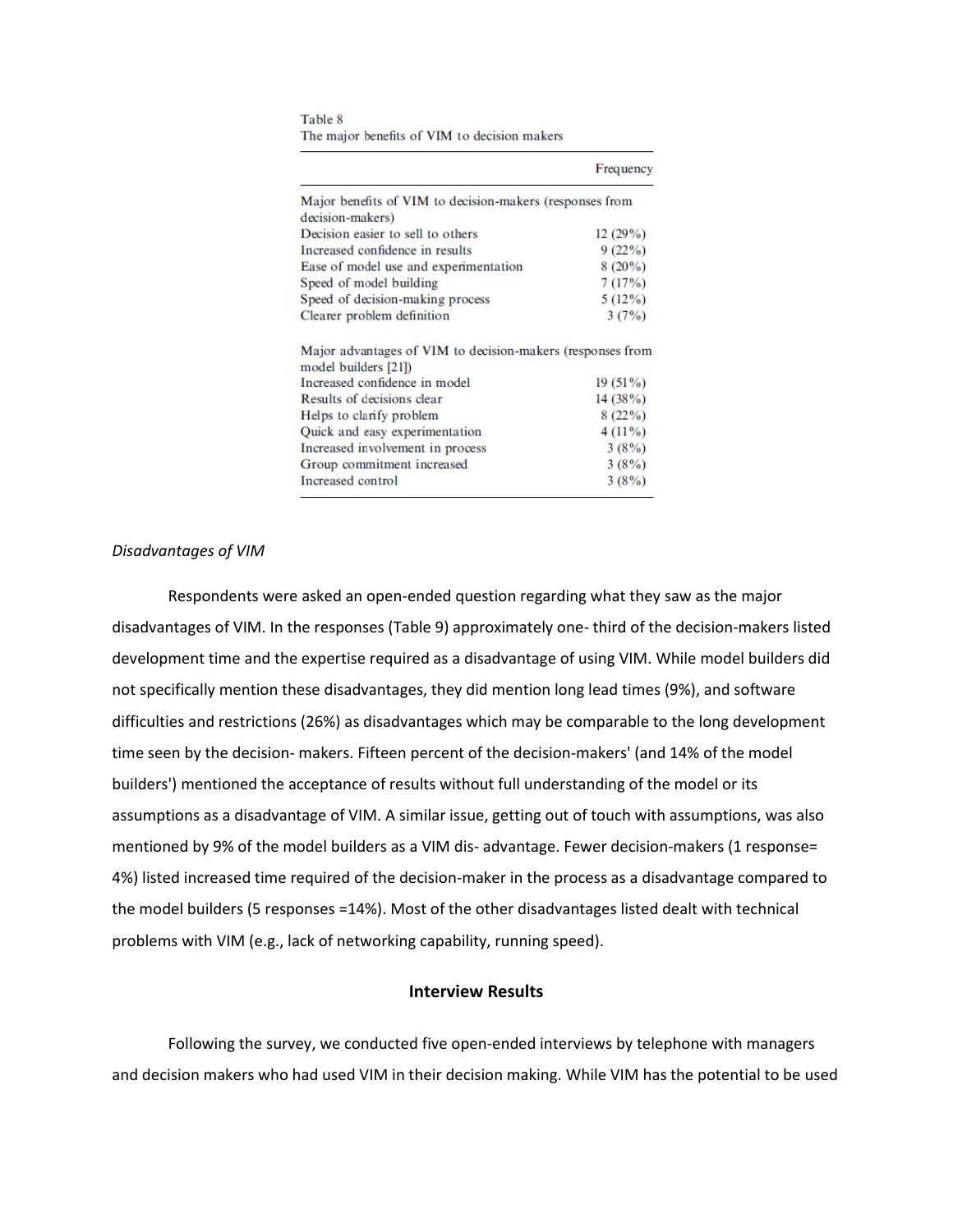with various techniques (e.g. [5, 17, 26]) current practice usually finds it being used with simulation models. The five interviews below reflect this practice as the participants discuss their use of VIS.

Table 9

|                                                                                       | Frequency |
|---------------------------------------------------------------------------------------|-----------|
| Major disadvantages of VIM to decision-makers (responses                              |           |
| from decision-makers)                                                                 |           |
| Development time and expertise required                                               | 9(34%)    |
| Acceptance of results/model without full                                              | 4(15%)    |
| understanding                                                                         |           |
| No ability to network or deal with multi-users                                        | 4(15%)    |
| Slow running speed of the model                                                       | 3(12%)    |
| Limited access to VIM system equipment                                                | 2(8%)     |
| Limited ability to model the 'Real World'                                             | 2(8%)     |
| Convincing other people of its benefits                                               | 1(4%)     |
| More time required of the decision-maker in the                                       | 1(4%)     |
| process                                                                               |           |
| Major disadvantages of VIM to decision-makers (responses<br>from model builders [21]) |           |
| Package difficulties/restriction                                                      | 9(26%)    |
| Cost                                                                                  | 7(20%)    |
| More time required of the decision-maker in the                                       | 5(14%)    |
| process                                                                               |           |
| Blind acceptance of results                                                           | 5(14%)    |
| Limited access to VIM system                                                          | 3(9%)     |
| Long lead time                                                                        | 3(9%)     |
| Get out of touch with assumptions                                                     | 3(9%)     |

*Jackie Hueter*, Manager Restaurant Systems Engineering, Taco Bell Corporation.

Taco Bell (TB) has been using simulation as a decision tool since the mid 1980's. Simulation is used in a variety of roles and has been found to be an extremely valuable tool. Simulation is used in solving problems regarding direct labor, speed of service, new product issues, as well as new equipment purchases. Simulation allows the representation of difficult aspects and allows the addition of some randomness, which might not otherwise be included. Modelling is done both internally and externally, with smaller jobs involving limited programming done internally, and larger jobs handled through external consultants. Jackie is generally involved in all efforts to some degree, whether it be initiating the effort or reviewing/interpreting the external work. Live mock-ups are some- times performed alongside simulation models in an effort to provide additional information, as well as for validation and refinement of existing models.

Jackie and TB have found animation to be a welcome addition to simulation. TB is a high turnover corporation and animation has expedited the acceptance of simulation. Animation is deemed useful in many steps of the process, from initial visual validation of what is going on (queues, bottlenecks, etc.), to helping those less familiar with simulation to understand the technique and the results (restaurant managers and the senior teams).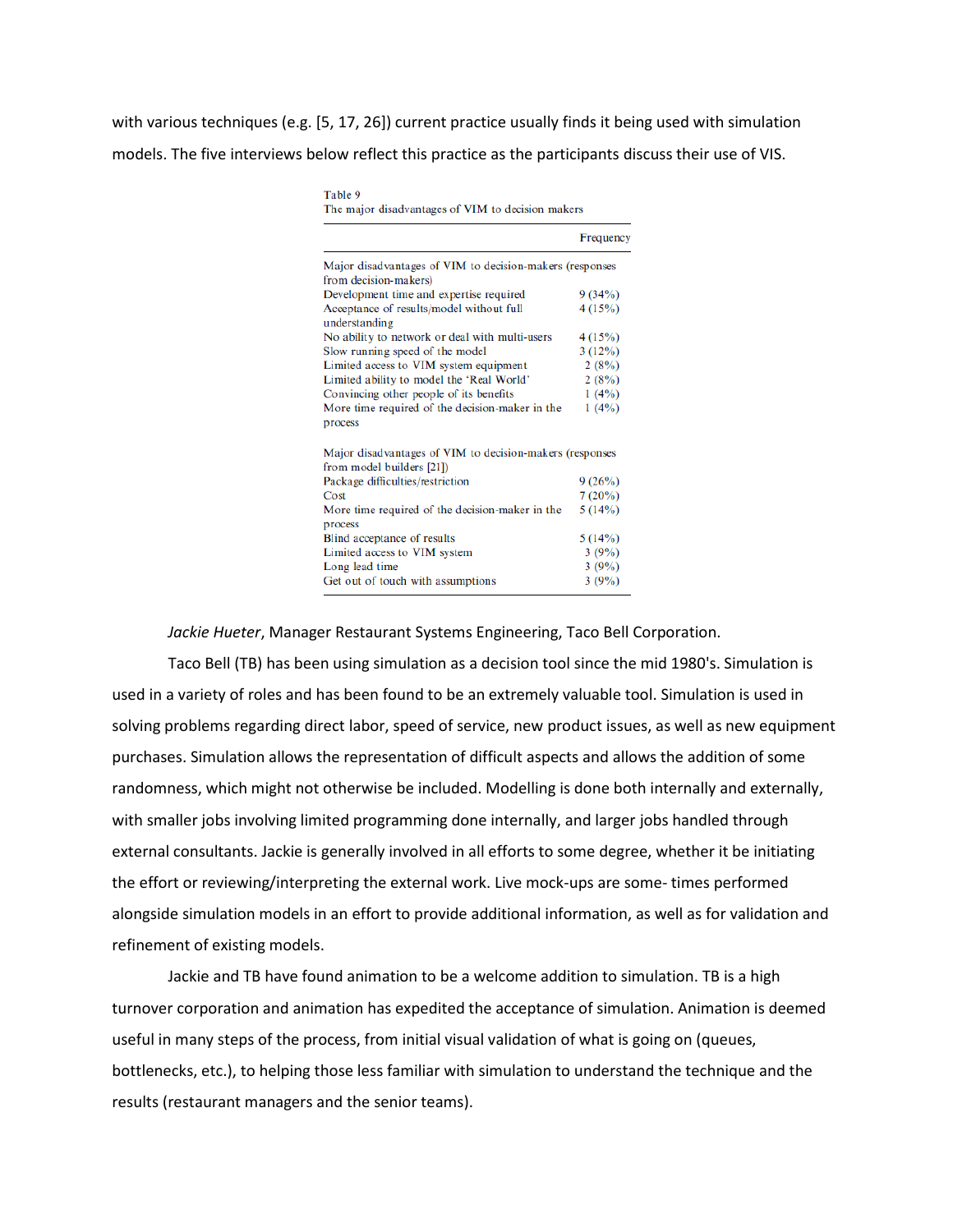TB relies on the graphics to transmit the messages to less technical personnel, allowing all to become involved, generating interest and to some degree increasing the validity of the model (as seen by senior personnel). Success of future efforts will be influenced by animation and graphics as TB hopes to introduce simple models at the restaurant level to aid store man- agers in the day-to-day operations. TB has introduced a highly graphic, interactive, work-force scheduling system in some 4000 restaurants. This system was developed using mixed-integer programming and simulation model results and enables restaurant managers to match workforce levels and schedules to traffic intensities. Jackie looks to graphical presentations to facilitate the transmission of ideas and the inclusion of more dimensions as TB expands internationally.

*Janice Li*, Senior Industrial Engineer, AMTRAK.

Janice is a senior engineer with AMTRAK using simulation primarily for long term planning. AMTRAK has been using simulation for approximately three years, with most of their energy focused on repeated use of a single model. Simulation was initially looked upon as a new alternative for problem solving, hypothesis testing and long term planning, and the acceptance of simulation to solve problems within AMTRAK is attributed to the graphical inter- face and animation capability. The benefit of being able to present an overall picture and bringing all the critical functions into the model has been a strong selling point in decision making. As a result, simulation is becoming a useful communication tool, in addition to a valuable system planning tool.

*Joel Hoffner*, Principal, E and E Corporation.

E and E is a consulting company to the steel industry, working primarily with steel manufacturing operations. Joel has been working with simulation models for approximately 20 years. While no longer actually programming the models, Joel works with the modeler and the customer to develop the model logic. Joel then later debugs the model and works extensively with the client to perform simulations and test scenarios and get a feel for operational changes.

From Joel's standpoint, as well as that of E and E's clients, the recent developments in animation and the quality of graphical displays are absolutely essential. The animation greatly facilitates model debugging and determination of logic flaws. From the clients view- point the graphics facilitate an understanding of the model and make the results believable. Facility changes and adjustments are better understood if able to be visualized.

*Doug Shannon*, Senior Engineer, TRW.

Performance simulation has been used as a tool for several years (10+) with animation playing a role in the last three years. Simulation serves in a variety of roles with a primary focus on data process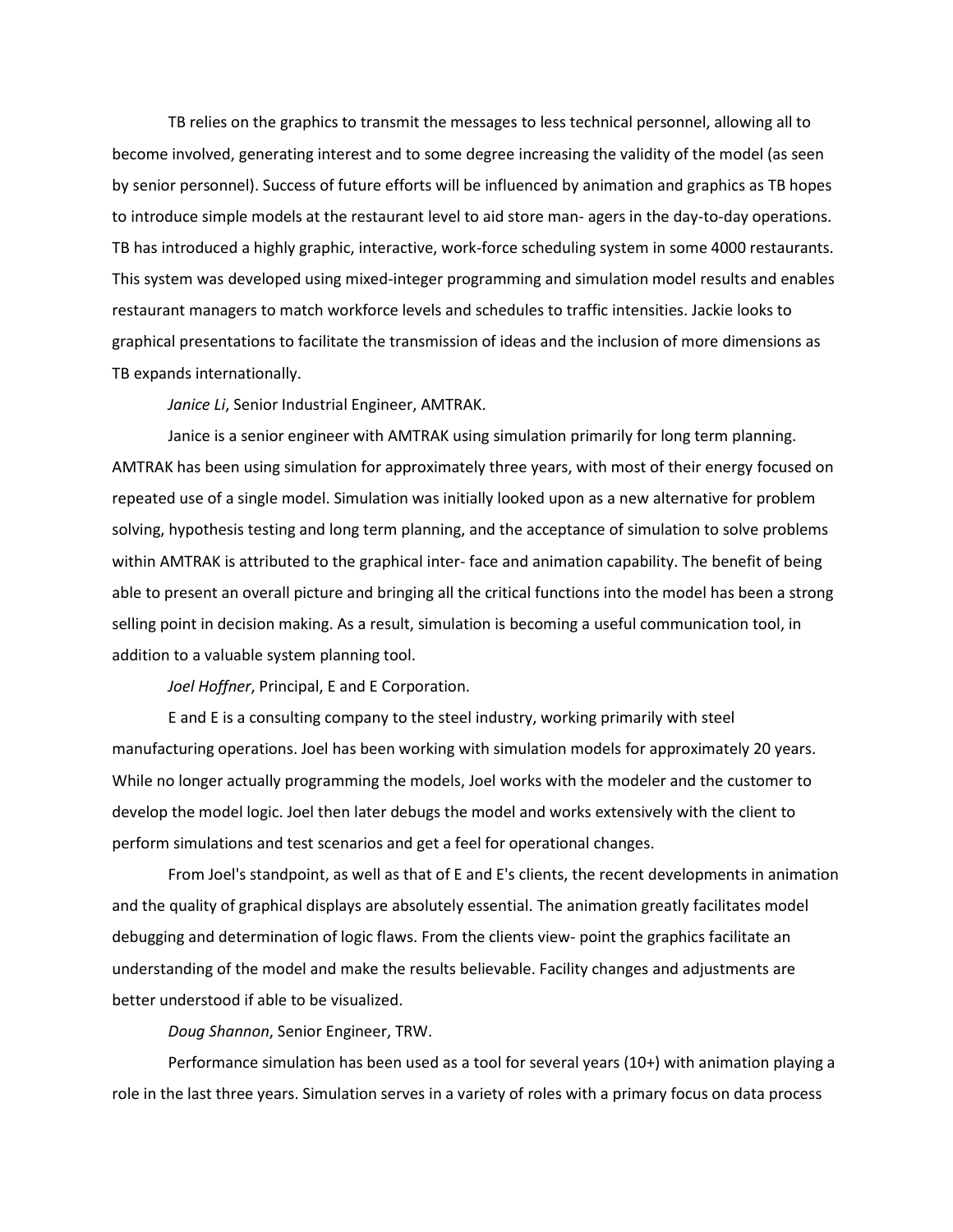and flow as well as throughput. Generally simulation serves to decrease the length of the decision process as it becomes a forcing function which creates questions and brings forth the postulating of questions/decisions which normally would not be addressed in the early decision steps. The designer is forced to address problems earlier.

Often the driving force for simulation is the customer. The best asset you can have is a good customer; one who understands the value of simulation and one who can fully appreciate and use the results. Inclusion of simulation is often driven by the client with their actual statement of requirement in the proposal process.

Typically simulation is very helpful. The only visible disadvantages of simulation center around the overselling of the results. While results may be 90% golden they are often sold as 100% golden without any question. The major advantage of simulation centers around cost effectiveness. When a simulation indicates problems, nine times out of ten the problem is within the model, but one time out of ten the problem is in the design. It is this one time in ten that creates the largest cost benefit, as problems originate (and can be resolved) prior to implementation.

Final impressions: simulation moves decision analysis earlier into the life cycle; secondary decisions must be addressed with the primary decision. Overselling of simulation is a concern while its practice is fruitful; guilt driven by over-reliance is a concern. Lastly animation, while offering little technical advantage, draws in the customers, and increases their input and acceptance.

*Gregg Blankenship*, Director Manufacturing Technology, Cymer Laser Technologies.

Cymer is currently using the fifth generation of a year old PROMODEL simulation. The initial model logic was developed internally with programming occurring externally by a consultant, and since has been continually modified and used internally.

Cymer uses the model as a risk reduction tool for planning and manufacturing. The model is just starting to be used as a management tool, as very few people understand the model or why it would be used. Credibility through validation has facilitated model acceptance.

Management finds little use for the graphical nature or animation of the model. While initially useful to ensure logic was properly programmed, subsequent model use focuses upon tabular spreadsheet output, more traditional production, and `scheduling type' tables.

# **Limitations of the Research**

The samples used in the current study and Kirkpatrick and Bell's study [21] were not randomly selected. In both cases, an attempt was made to reach as many users of VIM as possible. Since software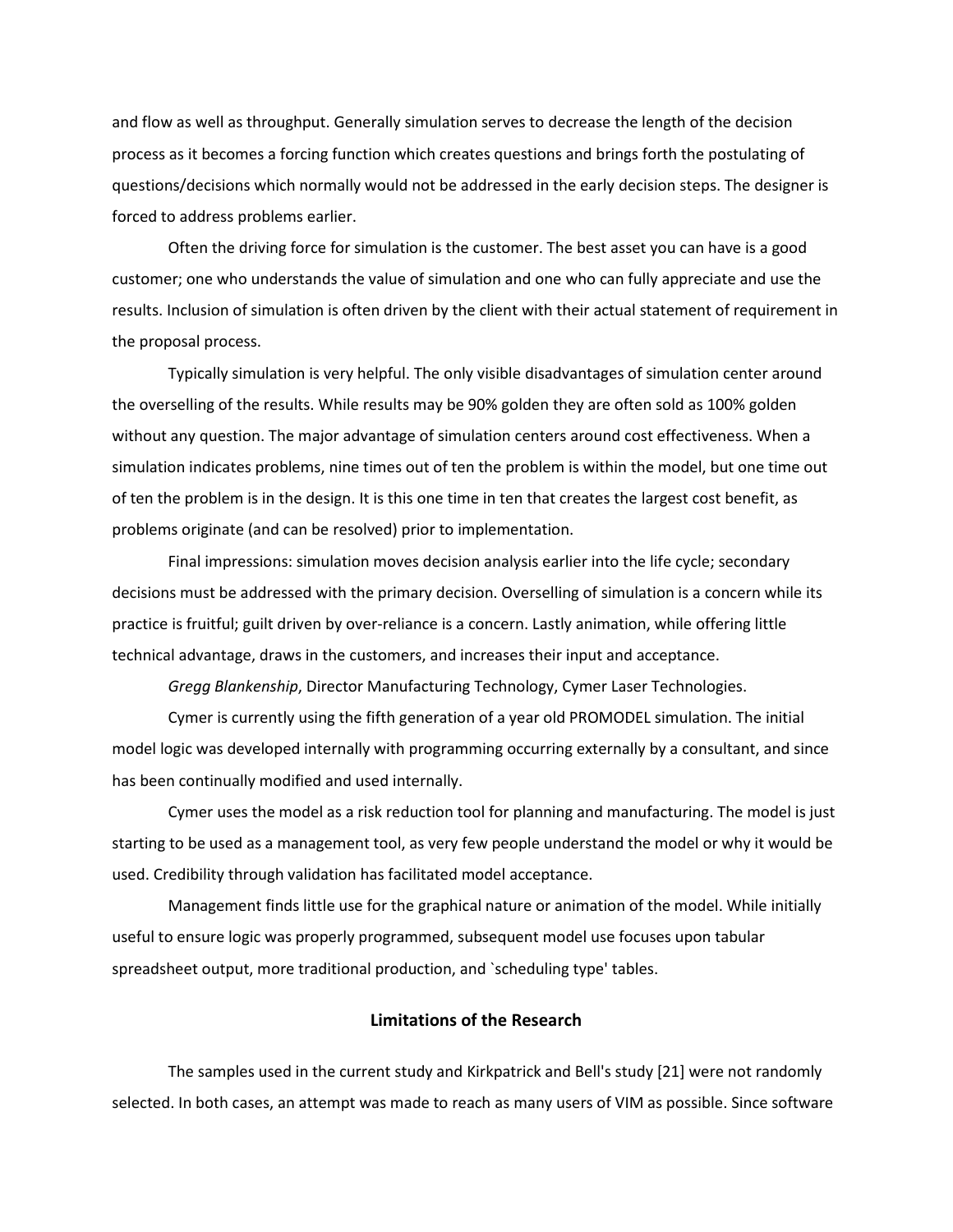houses were used as the distributing mechanism for many of the questionnaires, selection of the potential survey respondents was outside the authors' control.

From reviewing the job titles of the respondents, it is clear that not all of the respondents were decision- makers/managers who were distinctly separate from the model builders. One-third of the sample were operational researchers/systems analysts who were likely performing as decision makers while closely involved in the model building efforts. We may not, therefore, have obtained a clear picture of the reaction of the line manager to VIM.

We have implied that differences in the responses of model builders and decision-makers are due to their different functions and focus. However, the differences could also result from changes in VIM technology over the time period between the two studies, or from different applications where VIM was used, or be due to other circumstances. We made no attempt to control for other factors or to match the model builders and decision-makers.

## **Discussion**

The current study has added to our understanding of VIM. Kirkpatrick and Bell [21] concluded from their study that model builders had a `bullish' view of VIM. The results of the survey and telephone inter- views suggest that decision-makers have an even more positive view of VIM than do model builders, which explains the strong acceptance of VIM in the market- place. Decision makers who have been exposed to VIM generally view this experience positively.

The results from the survey provide empirical support for several of the conjectures from the literature.

The common perception that VIM leads to enhanced communication between modelers and decision-makers is supported. Ninety-three percent of the survey respondents stated that the model builders did consult with them either during the initial problem development and/or during VIM development. All the decision-makers felt that this interaction resulted in a VIM that was better for them to use. The majority of the survey respondents also felt that their input had an impact on the components of the systems, implying that they felt the model builders listened to them.

The results lend support to the proposition that VIM use assists users to learn about the problem being modelled. Slightly over half the survey respondents felt that a different definition of the problem emerged during the development of the VIM, while just under two-thirds felt that a different solution was arrived at because VIM was used.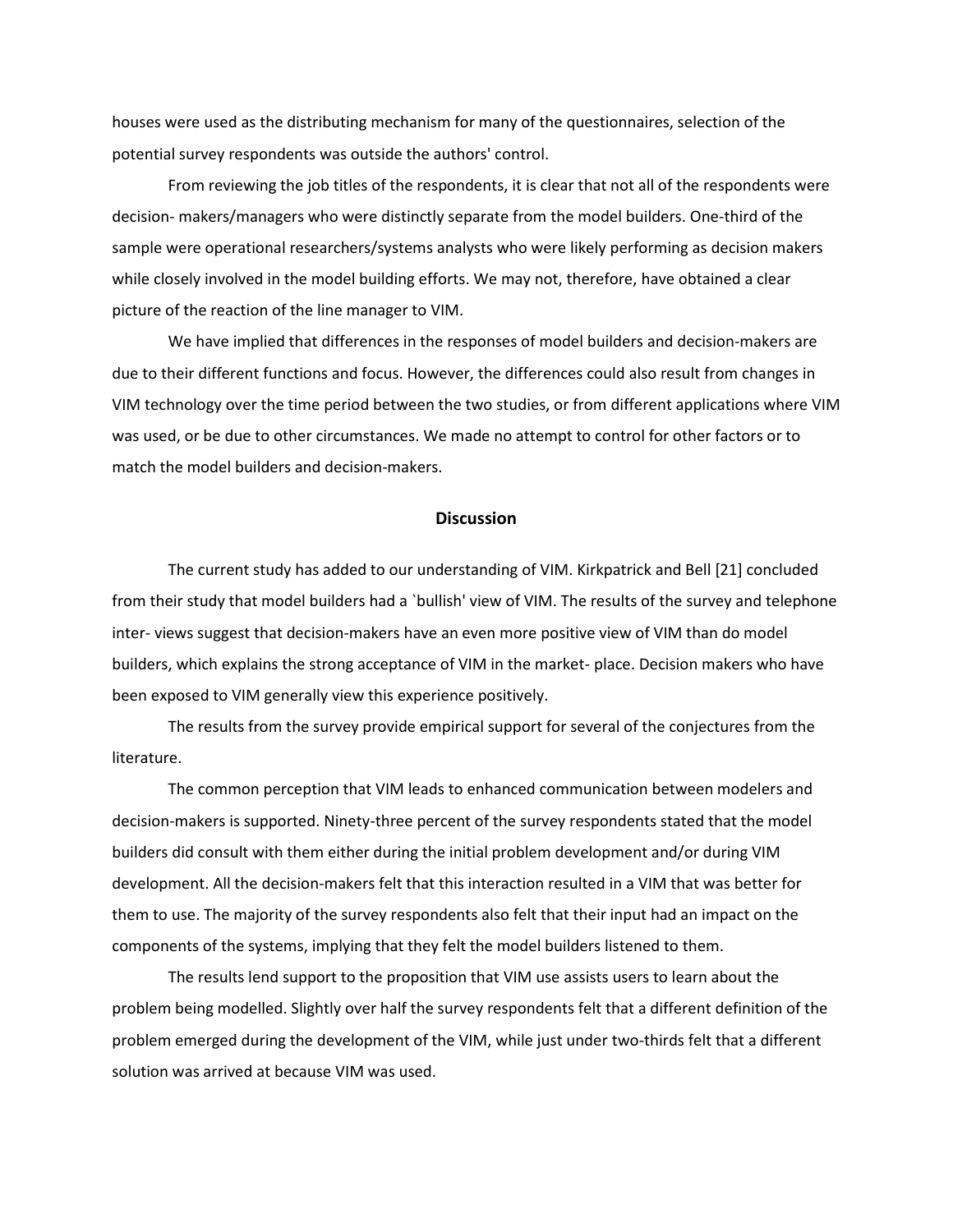Increased confidence in the results, and making the decision easier to sell to others were the two most frequently mentioned benefits of VIM, lending support to the common perceptions that VIM enhances model validation and user confidence, as well as being a good marketing tool for operational research.

About half the decision-makers felt that the decision making process took less time when VIM was used; however, a substantial proportion (about one-third) felt it took longer. When survey respondents were asked to break the decision process into five stages and estimate whether the stages were longer or shorter with VIM, a striking result was observed regarding the implementation stage. Only 6% of the respondents felt implementation took longer using VIM: 41% felt that it took less time. This, coupled with the high degree of agreement (94%) that implementation is easier with VIM, may partially explain why decision-makers are very positive about VIM use. As decision-makers, the responsibility for implementation would rest with them so reducing the time to implement their decisions would be very valuable.

The interviews add qualitative support to the survey data. The interviews with Hueter, Li, Shannon and Hoffner support the survey results of Table 8. The interviewees indicated that visualization and inter- action positively impact the acceptance of the results, similarly over half of survey respondents selected *Decision is easier to sell or Increased confidence in results* as major benefits of VIM.

Similarly, Hueter and Li portrayed visualization and interaction as a useful communication tool for the users and model builders, reinforcing the results of Table 5 which indicated that the interaction between model builder and decision maker was beneficial with VIM effectively becoming a communication tool between them (93% of the survey respondents said interaction did occur).

Three of the interviews, those with Hueter, Hoffner and Blankenship, indicated that visualization and interaction enhances the model validation process. While Table 4 of the survey results illustrates that VIM did not consistently reduce the time taken for the model validation process (47% said it took less time, 44% said it took more time) the enhancements added by visualization are not perceived as time oriented but rather, as in Table 8, confidence oriented. The survey data of Table 8, where increased confidence in results (22% of respondents) was viewed as a major benefit and increased confidence in model was viewed as a major advantage (57% of respondents), concurs with the comments of those interviewed.

The similarity of responses from the interviewees to those of the survey respondents provides some support for a view that the survey respondents really were responding as managers and decision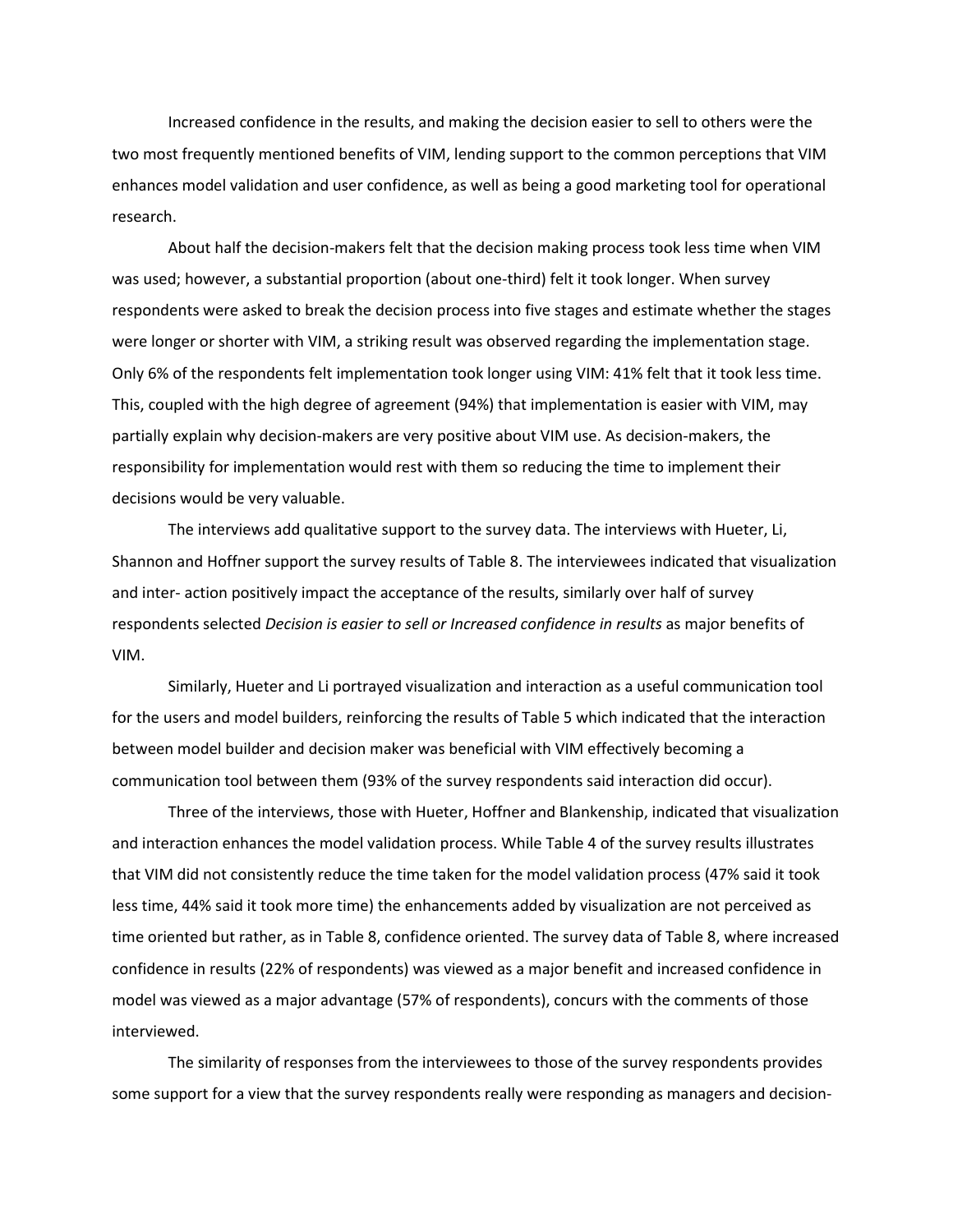makers. The interviews focused upon individuals who utilized VIM as a decision support tool, and whose primary focus was not that of model builder.

# **Conclusions**

A study of decision makers who had used VIM was undertaken in an attempt to provide empirical support for some of the many conjectures about VIM which appear in the literature.

Overall, the decision-makers' view of VIM is quite positive. This is consistent with the VI model builders' view [21] and is consistent with common perceptions of VIM. Although it is difficult to estimate how many VI models have been developed to date, the positive perceptions of both the end-users and model builders support the high level of activity in today's VIM marketplace.

## **Acknowledgements**

The authors acknowledge financial support from the Natural Sciences and Engineering Research Council of Canada. We are also grateful to the many software houses and individuals who helped with the distribution of this survey, and to Sulaiman Al-Hudhaif who assisted with survey distribution.

## **References**

- [1] Bell PC. Visual interactive modeling as an operations research technique. Interfaces 1985;15(4):26- 33.
- [2] Bell PC. Visual interactive modelling: the past, the present and the prospects. European Journal of Operational Research 1986; 54(3):274-86.
- [3] Bell PC. Visual Interactive Modelling: The Methodological Issues. In: Rand, G, editor. Operational Research '87, Amsterdam: North-Holland, 1988. pp. 97-110.
- [4] Bell PC, Parker DC. Developing a visual interactive model for corporate cash management. Journal of the Operational Research Society 1985; 36(9):779-86.
- [5] Bell PC, Hay G, Liang Y. A visual interactive decision support system for workforce (nurse) scheduling. INFOR 1986; 24(2):134-45.
- [6] Bell PC, Parker DC, Kirkpatrick P. Visual interactive problem solving Ð a new look at management problems. Business Quarterly 1984; 49(1):14-18.
- [7] Belton V, Elder M. Editorial of the special issue: visual interactive modelling. European Journal of Operational Research 1991; 54(3):273.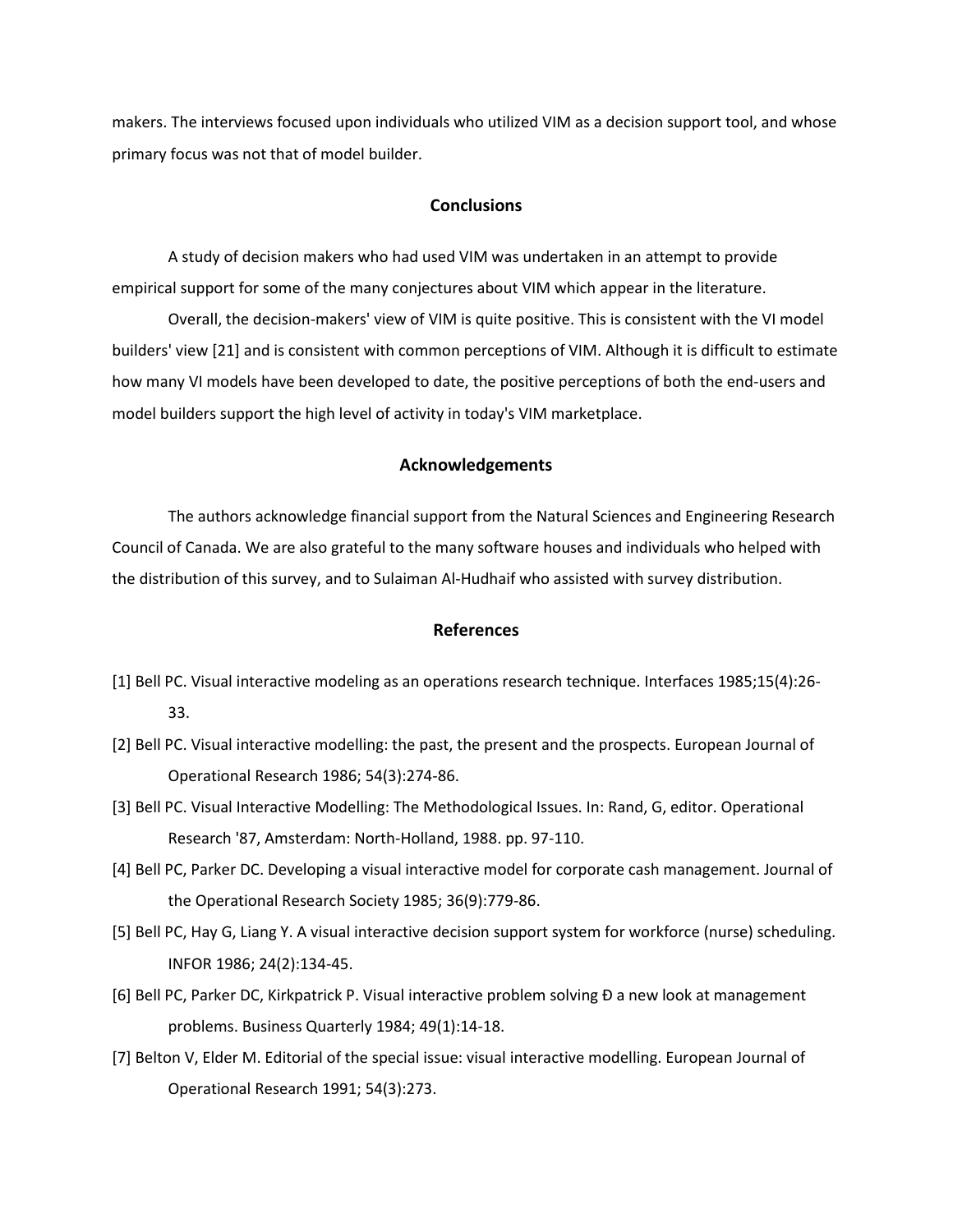- [8] Bhatnagar SC. Locating social service centers using interactive graphics. Omega The International Journal of Management Science 1983; 11(2):201-5.
- [9] Bowen, HC, Fenton, RJ, Rogers, MA, Hurrion, RD, Secker, RJR. Interactive Computing as an Aid to Decision-makers. In: Haley, KB, editor. Operational Research '78, Amsterdam: North-Holland, 1979. pp. 829-842.
- [10] Chau Y, Bell PC. Designing effective simulation-based decision support systems: an empirical assessment of three types of decision support systems. Journal of the Operational Research Society 1995; 46(3):315-31.
- [11] Everett, P. Operational Research in the British Airports Authority, presented at the IFORS Conference. Washington, DC, 1984.
- [12] Fiddy E, Bright JG, Hurrion RD. SEE-WHY: interactive simulation on the screen. Proceedings of the Institute of Mechanical Engineers 1981; C293(81):167-72.
- [13] Garbini JL, Lembersky MR, Chi UH, Hehnen MT. Merchandiser design using simulation with graphical animation. Forest Products Journal 1984; 34(4):61-8.
- [14] Hollocks B. Simulation and the micro. Journal of the Operational Research Society 1983; 34(4):331±43.
- [15] Hurrion, RD. The design, use and required facilities of an interactive visual computer language to explore production planning problem. Unpubl. Ph.D. thesis, University of London, London, 1976.
- [16] Hurrion RD. An interactive visual simulation system for industrial management. European Journal of Operational Research 1980; 5(4):86-93.
- [17] Hurrion RD. Visual interactive (computer) solutions for the travelling salesman problem. Journal of the Operational Research Society 1980; 31:537-9.
- [18] Hurrion RD. Implementation of a visual interactive consensus decision support system. European Journal of Operations Research 1985; 20:138-44.
- [19] Hurrion RD. Visual interactive modelling. European Journal Research 1986; 23(3A):281-7.
- [20] Istel Limited. SEE-WHY Software. Highfield House, Headless Cross Drive, Redditch, B98 5EU, UK.
- [21] Kirkpatrick PF, Bell PC. Visual interactive modeling in industry: results from a survey of visual interactive model builders. Interfaces 1989; 19(5):71-9.
- [22] Kirkpatrick PF, Bell PC. Simulation modelling: a comparison of visual interactive and traditional approaches. European Journal of Operational Research 1989; 39(2):138-49.
- [23] Lembersky MR, Chi UH. Decision simulators speed implementation and improve operations. Interfaces 1984; 14(4):1-15.